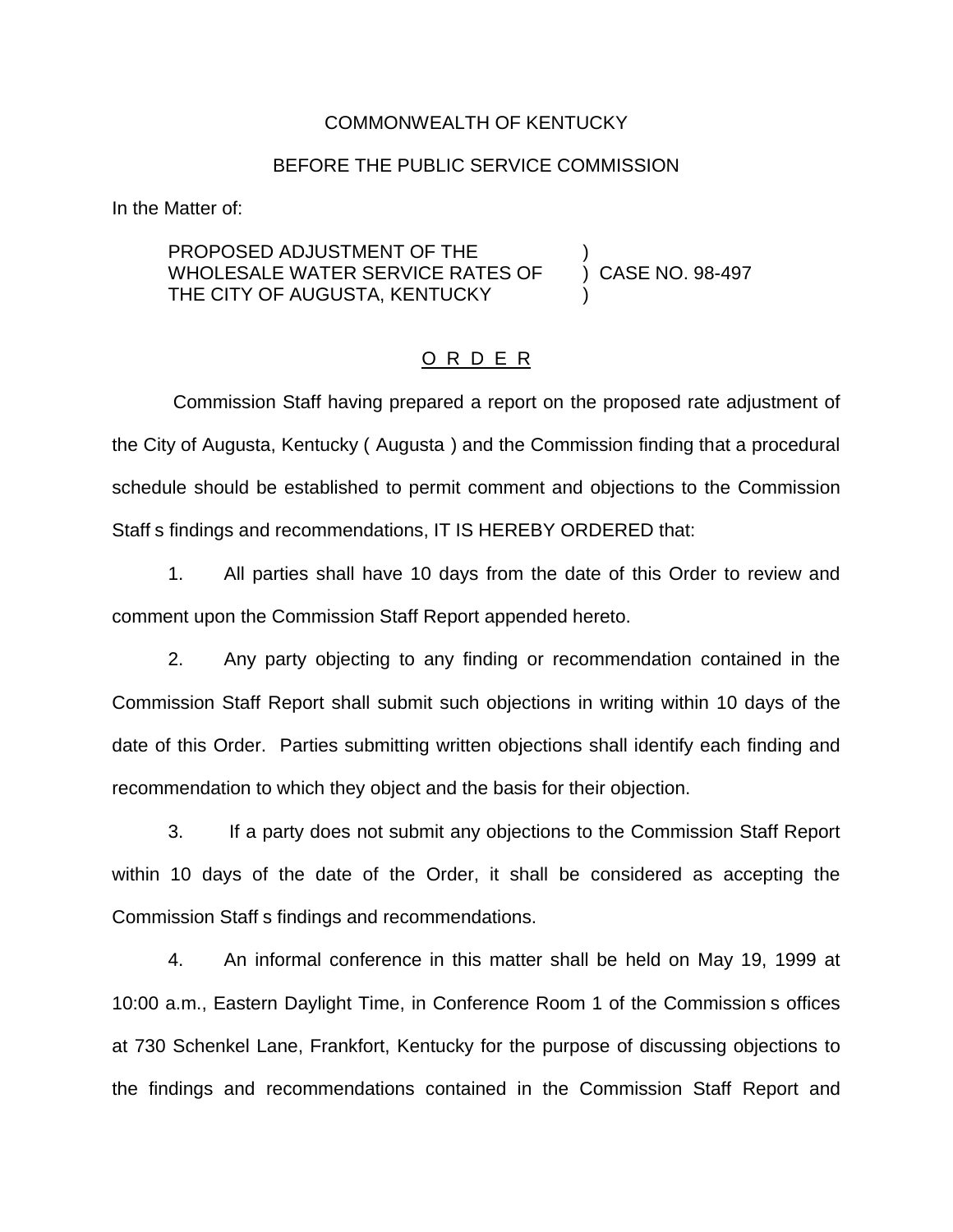considering the possibility of settlement, the simplification of issues, the contents of the record and any other matters which may aid in the disposition of this proceeding.

5. A public hearing on the proposed rate adjustment shall be held in Hearing Room 1 of the Commission s offices at 730 Schenkel Lane, Frankfort, Kentucky on May 27, 1999, at 9:00 a.m., Eastern Daylight Time.

6. If no objections to the findings and recommendations of the Commission Staff Report are received within 10 days of the date of this Order, the scheduled informal conference and hearing in this matter shall be canceled and this matter shall stand submitted to the Commission for decision based upon the existing record.

Done at Frankfort, Kentucky, this  $7<sup>th</sup>$  day of May, 1999.

By the Commission

ATTEST:

Executive Director

\_\_\_\_\_\_\_\_\_\_\_\_\_\_\_\_\_\_\_\_\_\_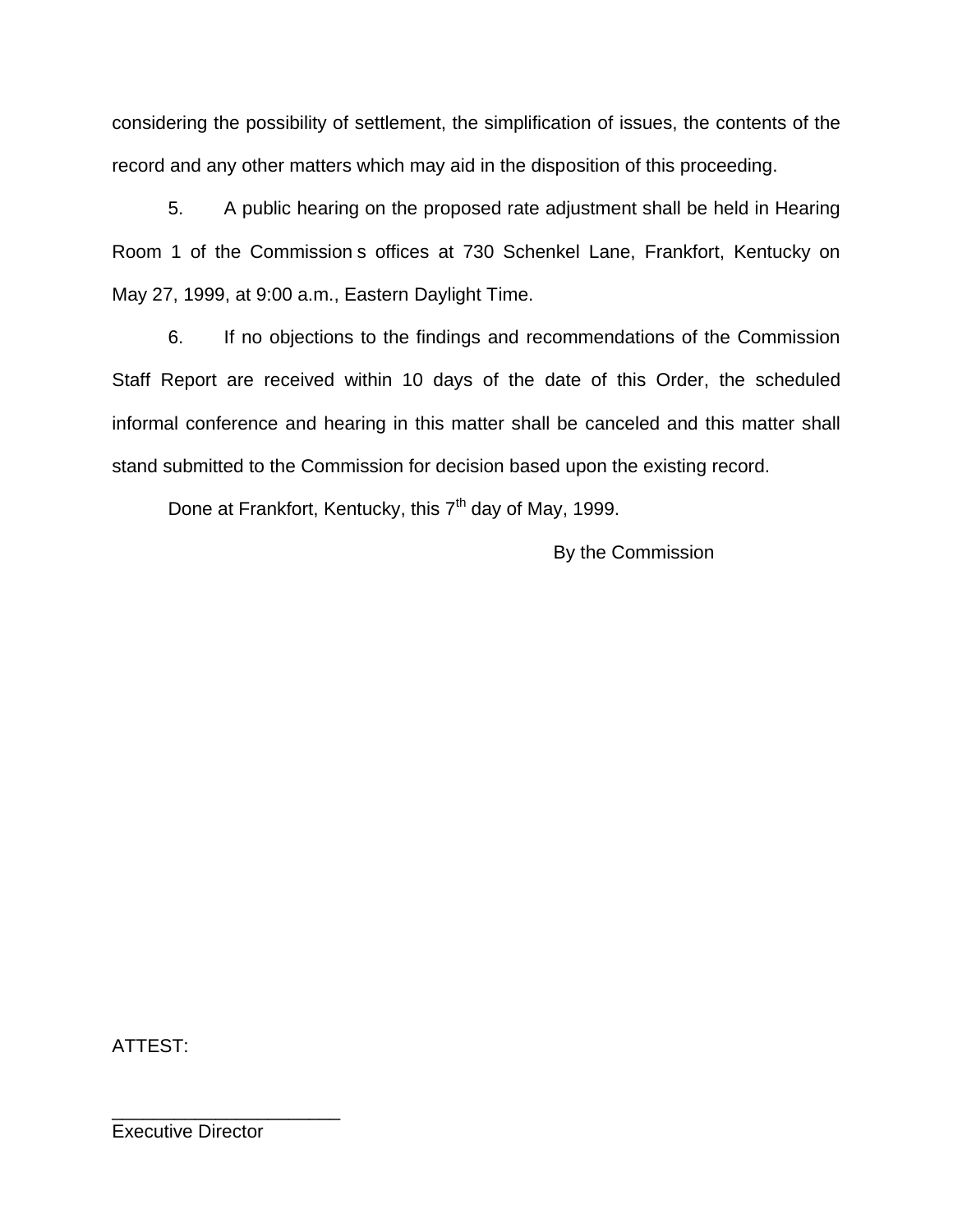## COMMONWEALTH OF KENTUCKY

### BEFORE THE PUBLIC SERVICE COMISSION

In the matter of:

PROPOSED ADJUSTMENT OF THE  $V(1)$  (DASE NO. 98-497 WHOLESALE WATER SERVICE RATES OF THE CITY OF AUGUSTA, KENTUCKY

STAFF REPORT

Prepared by: Karen S. Harrod, CPA Public Utility Financial Analyst Water and Sewer Revenue Requirements Branch Division of Financial Analysis

Prepared by: Sam Reid Public Utility Rate Analyst Communications, Water and Sewer Rate Design Branch Division of Financial Analysis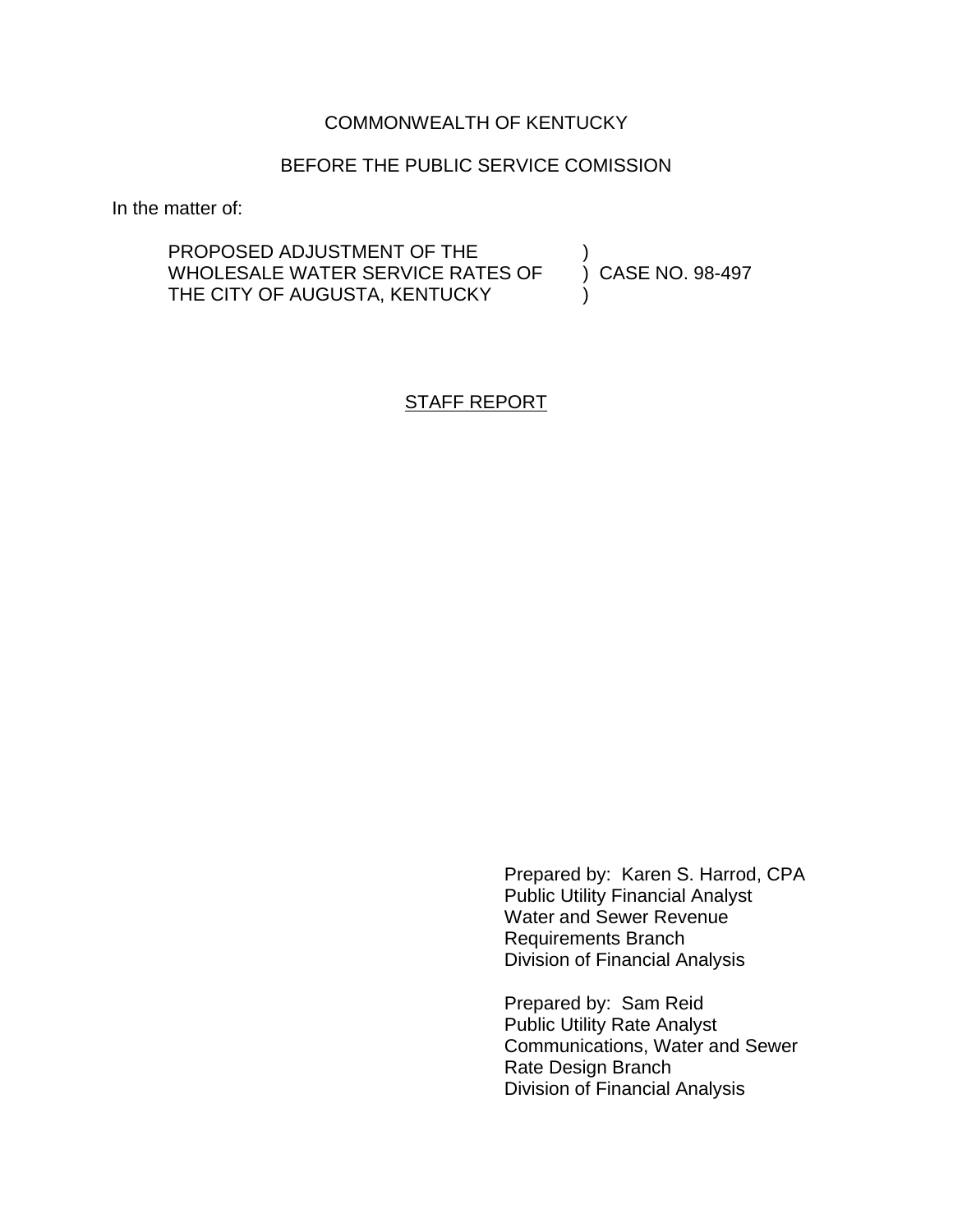# STAFF REPORT ON CITY OF AUGUSTA CASE NO. 98-497

On September 14, 1998, the City of Augusta ( Augusta ) proposed to increase its wholesale water rate to Bracken County Water District ( Bracken County ) from \$ .65 to \$1.09 per thousand gallons, effective October 18, 1998. By Order of September 30, 1998, the Commission suspended the proposed rates for a period of five months and ordered Augusta to file the information required by 807 KAR 5:001, Section 10, to support the proposed adjustment in its wholesale water service.

By Order dated October 28, 1998, the Commission granted Augusta s request to place the proposed rate increase in effect subject to refund. By Order of December 30, 1998, the Commission directed Commission Staff ( Staff ) to perform a limited financial review of Augusta s test period operations, the fiscal year ending June 30, 1998.

The scope of Staff s review is limited to operations related to Augusta s water treatment plant. Other costs incurred by Augusta s Water Fund are related to water distribution within Augusta and should not be recovered through wholesale rates charged to Bracken County. The purpose of the review is to determine whether the test period operations are representative of normal operations. Insignificant or immaterial discrepancies were not pursued and are not addressed herein.

Karen Harrod of the Commission s Water and Sewer Revenue Requirements Branch began the limited review on January 26, 1999. Ms. Harrod is responsible for the preparation of this Staff Report except for the section titled Rate Design and Attachment

-2-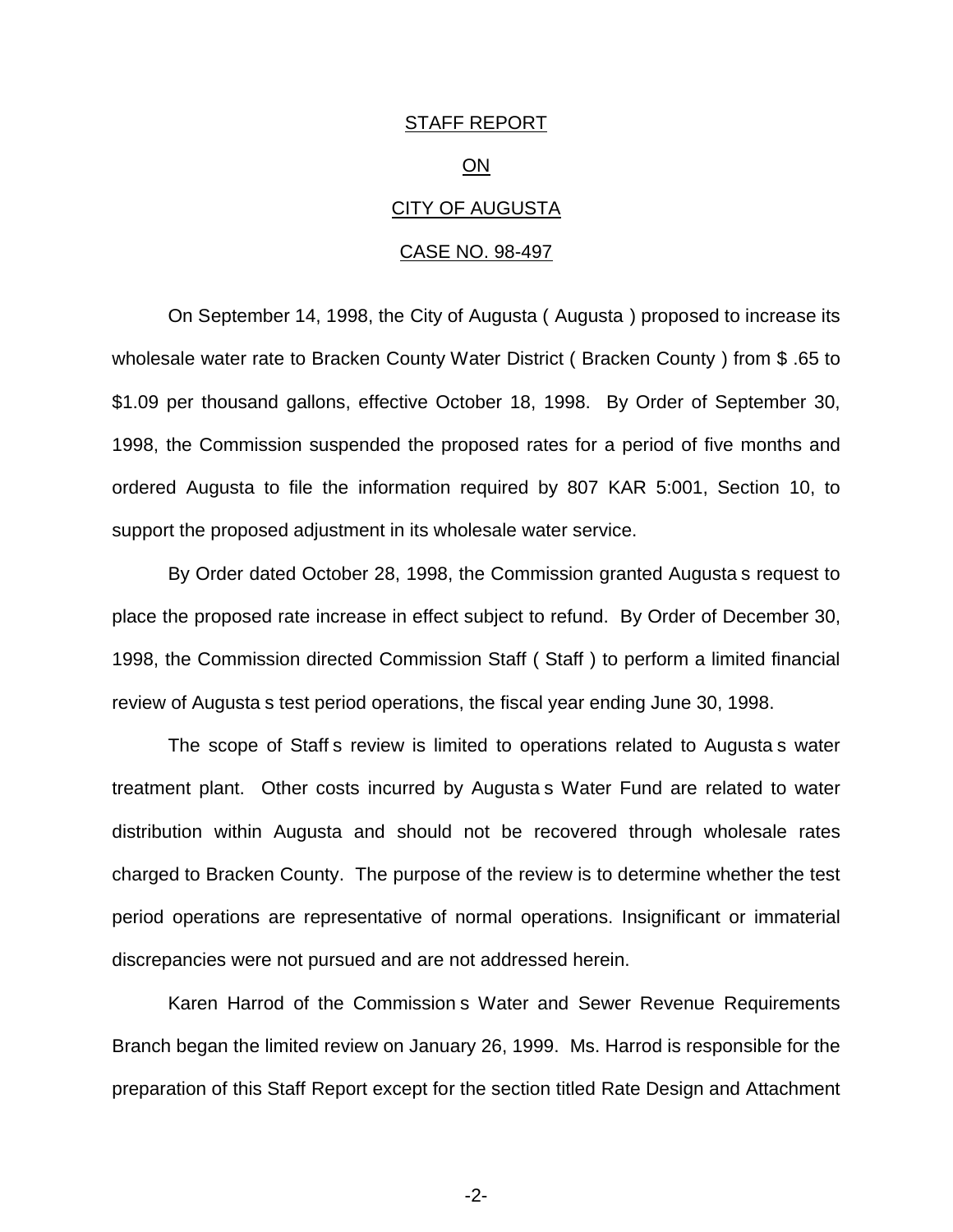B, which was prepared by Sam Reid of the Commission s Communications, Water and Sewer Rate Design Branch.

Based on Staff s recommendations, Augusta s operating expenses and revenue requirement to be recovered from water sales would appear as set forth in Attachment A. Staff recommends a revenue requirement of \$264,446. The rate contained in Attachment B are Staff s recommended rate for Bracken County. This rate may not achieve the recommended revenue requirement from water sales.

Capital Costs. Based on the April 26, 1995 supplemental addendum to the 1993 Water Purchase Contract between Augusta and Bracken County, Bracken County must pay \$4,407.38 monthly to Augusta for capital costs. These payments are applied toward the annual principal and interest payments and related debt service for the water treatment plant, and are in addition to the wholesale water rate.

Rate Design. Augusta proposed no revision to the rate design for its wholesale rate to Bracken County. Staff agrees with Augusta s method of a per 1,000 gallon rate design to recover revenue from Bracken County. Augusta s records establish total treated gallons produced for the test period to be 219,366,100 gallons. Bracken County and Augusta do not have any jointly shared lines. Commission Staff, therefore, determined the rate by dividing the recommended revenue requirement by the total treated gallons produced. Based upon the calculations shown in Attachment B, Staff recommends that the wholesale rate to Bracken County be \$1.21 per 1,000 gallons. This rate represents an 86 percent increase over the previous wholesale rate. As a point of comparison, Augusta s proposed wholesale rate represents an increase of 68 percent over the previous wholesale rate.

-3-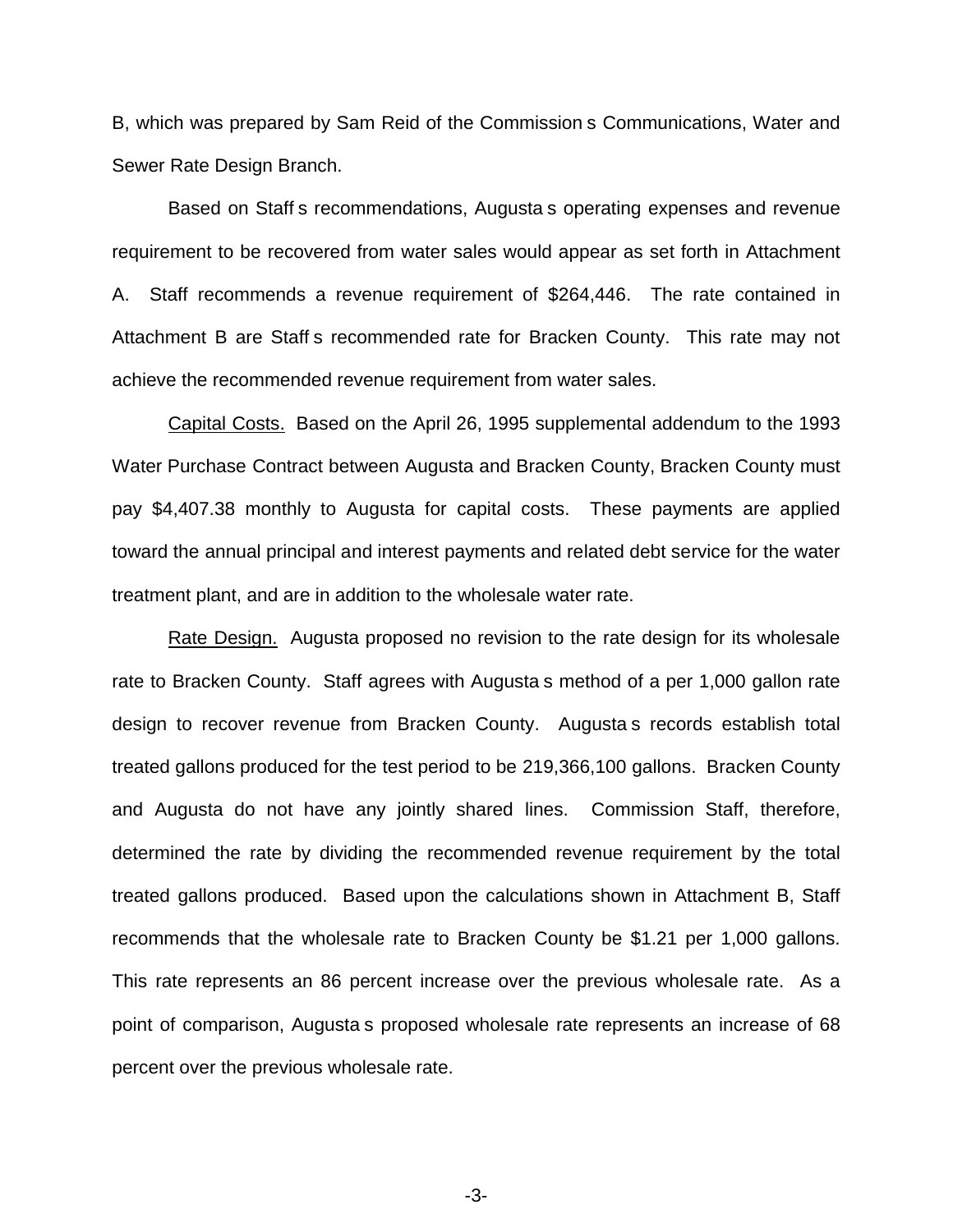## **Signatures**

Prepared by: Karen S. Harrod, CPA Public Utility Financial Analyst Water and Sewer Revenue Requirements Branch Division of Financial Analysis

Prepared by: Sam Reid Public Utility Rate Analyst Communications, Water and Sewer Rate Design Branch Division of Financial Analysis

\_\_\_\_\_\_\_\_\_\_\_\_\_\_\_\_\_\_\_\_\_\_\_\_\_\_\_\_\_\_\_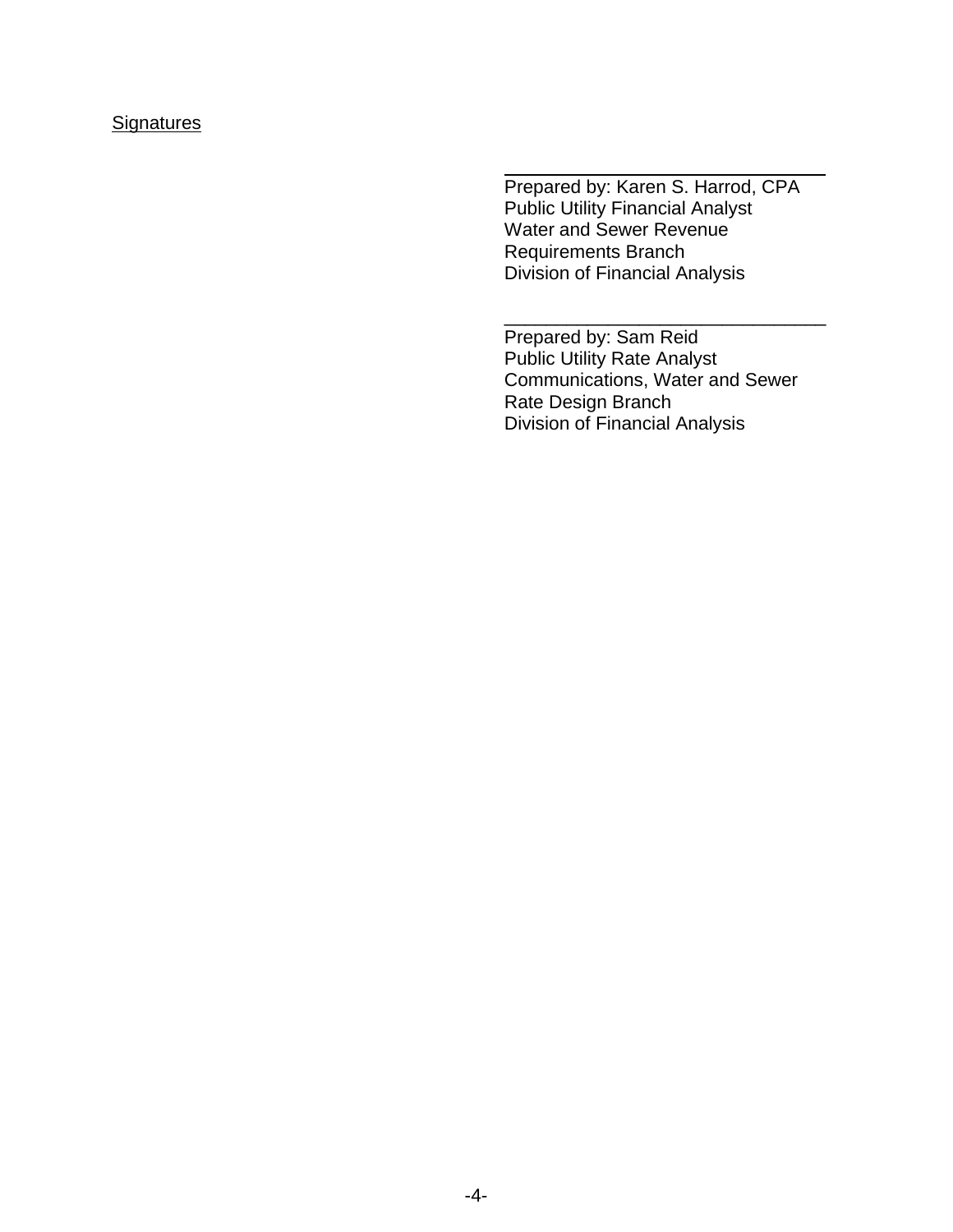## ATTACHMENT A STAFF REPORT CASE NO. 98-497 CITY OF AUGUSTA WATER TREATMENT PLANT TEST YEAR EXPENDITURES CALCULATION OF REVENUE REQUIREMENT FROM WATER SALES

|                                 |                     | Detailed WTP Recommended |      | Recommended<br><b>WTP</b> |
|---------------------------------|---------------------|--------------------------|------|---------------------------|
|                                 | <b>Expenditures</b> | Adjustments              | Ref. | <b>Expenditures</b>       |
|                                 |                     |                          |      |                           |
| Salaries & Wages                |                     |                          |      |                           |
| Salaries - Plant                | 82,448              | 3,664                    | (a)  | 86,112                    |
| Utilities & Telephone           |                     |                          |      |                           |
| Electric                        | 40,953              |                          |      | 40,953                    |
| <b>Phones</b>                   | 2,262               |                          |      | 2,262                     |
| Insurance                       | 7,624               |                          |      | 7,624                     |
| Repairs & Supplies              |                     |                          |      |                           |
| Repairs                         | 150,253             | (33, 296)                | (b)  | 116,957                   |
| Chemicals                       | 4,621               |                          |      | 4,621                     |
| <b>Office Supplies</b>          | 637                 |                          |      | 637                       |
| <b>Miscellaneous</b>            |                     |                          |      |                           |
| Travel & Training               | 1,100               |                          |      | 1,100                     |
| Testing                         | 3,852               |                          |      | 3,852                     |
| <b>Other Expense</b>            |                     |                          |      |                           |
| Miscellaneous - WTP             | 328                 |                          |      | 328                       |
| <b>Depreciation Expense</b>     | 75,861              |                          |      | 75,861                    |
|                                 |                     |                          |      |                           |
| <b>Total Operating Expenses</b> | 369,939             | (29, 632)                |      | 340,307                   |

| <b>Adjusted Operating Expenses - WTP</b>          | 340,307 |     |
|---------------------------------------------------|---------|-----|
| Less: Depreciation Expense                        | 75,861  | (c) |
| <b>Total Revenue Requirement from Water Sales</b> | 264,446 |     |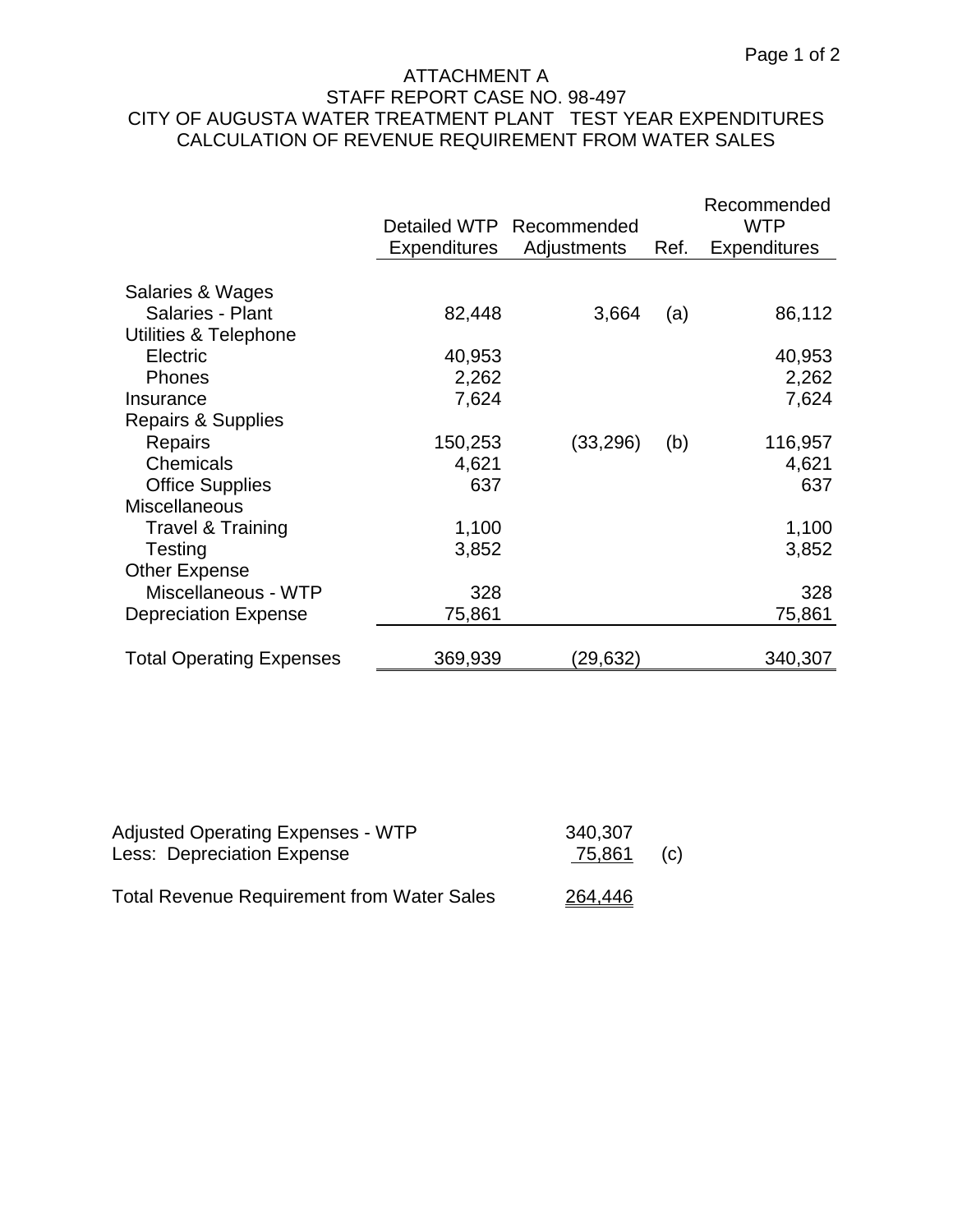### ATTACHMENT A STAFF REPORT CASE NO. 98-497 CITY OF AUGUSTA WATER TREATMENT PLANT TEST YEAR EXPENDITURES CALCULATION OF REVENUE REQUIREMENT FROM WATER SALES

(a) Salaries Plant. Augusta reported test year salary expense for the water treatment plant of \$82,448. Based on the current salary levels of the current employees, staff has calculated salary expense to be \$86,112. As a result, an adjustment has been included to increase test year expense by \$3,664.

(b) Repairs. For the test year Augusta reported \$150,253 in repairs expense. Included in this account were payments to Control Technologies in the amount of \$33,296 for flood repair expenditures that were reimbursed by insurance. Since these costs will not be recovered through rates, Staff has included an adjustment to decrease test year expense by that amount to a level of \$116,957.

(c) Depreciation Expense. Augusta reported depreciation expense of \$75,861 for the water treatment plant for the test year. Based on the Water Purchase Contract dated March 4, 1993, between the City of Augusta and Bracken County Water District, the operation and maintenance expense on which wholesale rates are to be determined should exclude depreciation expense. Therefore, an adjustment has been made to eliminate depreciation expense from the calculation of Augusta s wholesale revenue requirement.